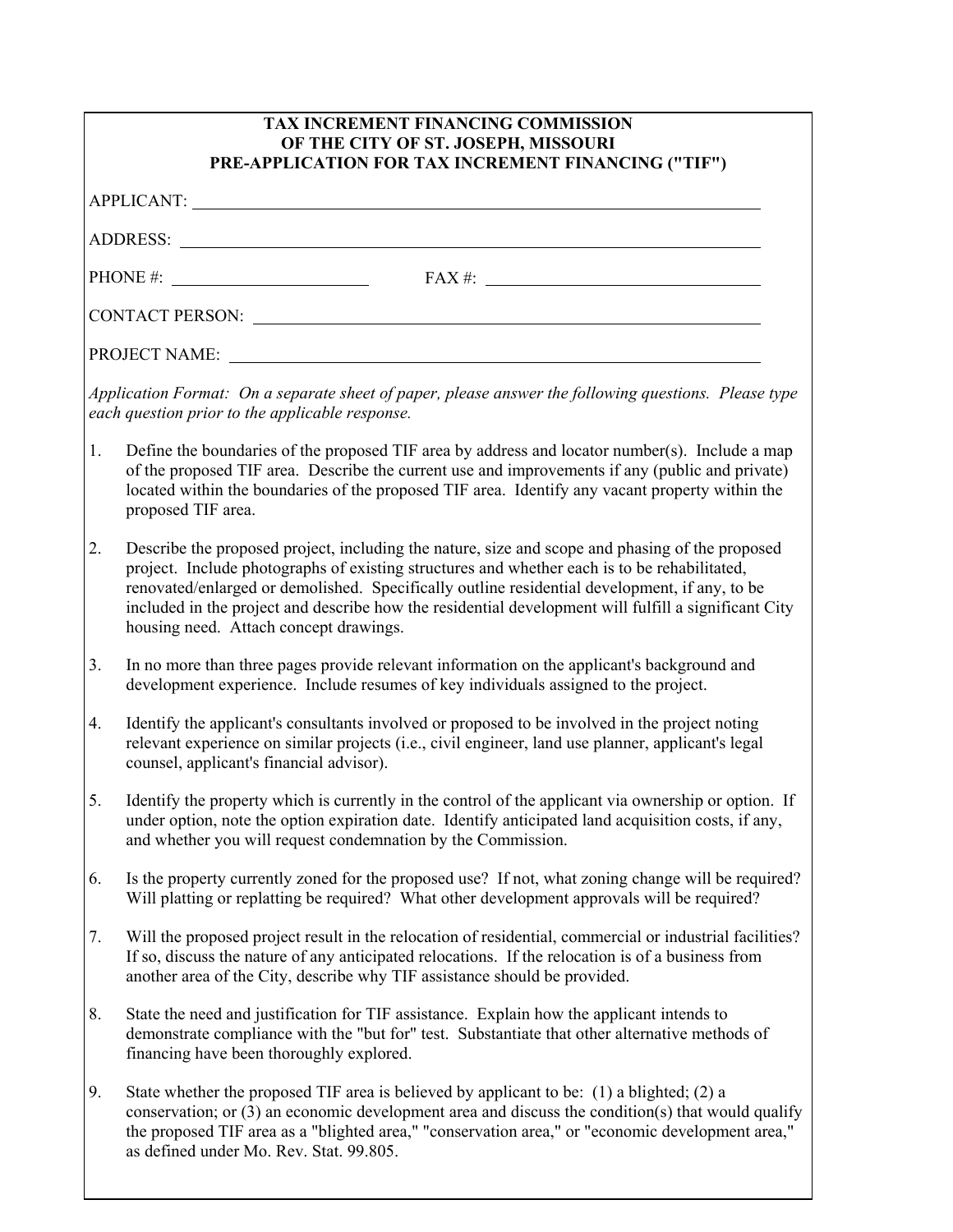10. Identify sources, amounts, and status of all debt financing and/or equity funding available to complete the project. Does the applicant anticipate the debt to be privately financed by the construction lender or developer or publicly sold? Please prepare information in the following table format.

**Contact** Source Amount Term Status Person Telephone #

State what percentage of total project costs will be funded by TIF revenues.

- 11. Provide an outline of the costs associated with the development of the proposed project(s) and related parcel or parcels located within the TIF area. Identify in the outline those costs you would propose to fund with TIF financing and the proposed payback time frame. State the total amount of bonds you propose be issued to fund project costs supported by PILOTS, the interest rate, term and debt service coverage you have assumed. Identify in the outline those costs you would propose be directly reimbursed to you with TIF revenues and the proposed reimbursement time frame.
- 12. In one page or less, discuss and document information used to describe the market feasibility of each element of the proposed project. If a formal feasibility or comparable studies have been prepared, attach such reports as an appendix to this application.
- 13. On the attached TIF Revenue Worksheet estimate the incremental property taxes and economic activity taxes to be generated by the project.
- 14. Provide an estimate of the market value of all fixtures and equipment to be used by all owners or tenants of the proposed project which will be taxed as personal property.
- 15. Identify any proposed tenants of the project. Have leases been negotiated or signed? What type of lease is contemplated?
- 16. Describe job generation projections for the project by phase, including the number of new employees and what percentage is expected to be hired from the local population and what actions you will take to achieve these projections; the skill and education level of the new jobs generated; the range of salary and compensation for the new jobs; the potential for executive relocation; and the percentage by category of minority and female persons to be hired into the new jobs generated and what actions you will take to achieve these projections.
- 17. If the project involves retail and service commercial, describe how the project will encourage an inflow of customers from outside the City or provide services or fill retail markets that are currently unavailable or in short supply.
- 18. Who will own the developed property?
- 19. Briefly describe the "economic and quality of life" benefits of the proposed project to the City, how the project will further the goals and policies of the City's Comprehensive Plan, and whether the project will be a catalyst for further development or redevelopment.
- 20. Attach a letter from a financial institution indicating that the applicant has sufficient financial resources to obtain the private financing for the project.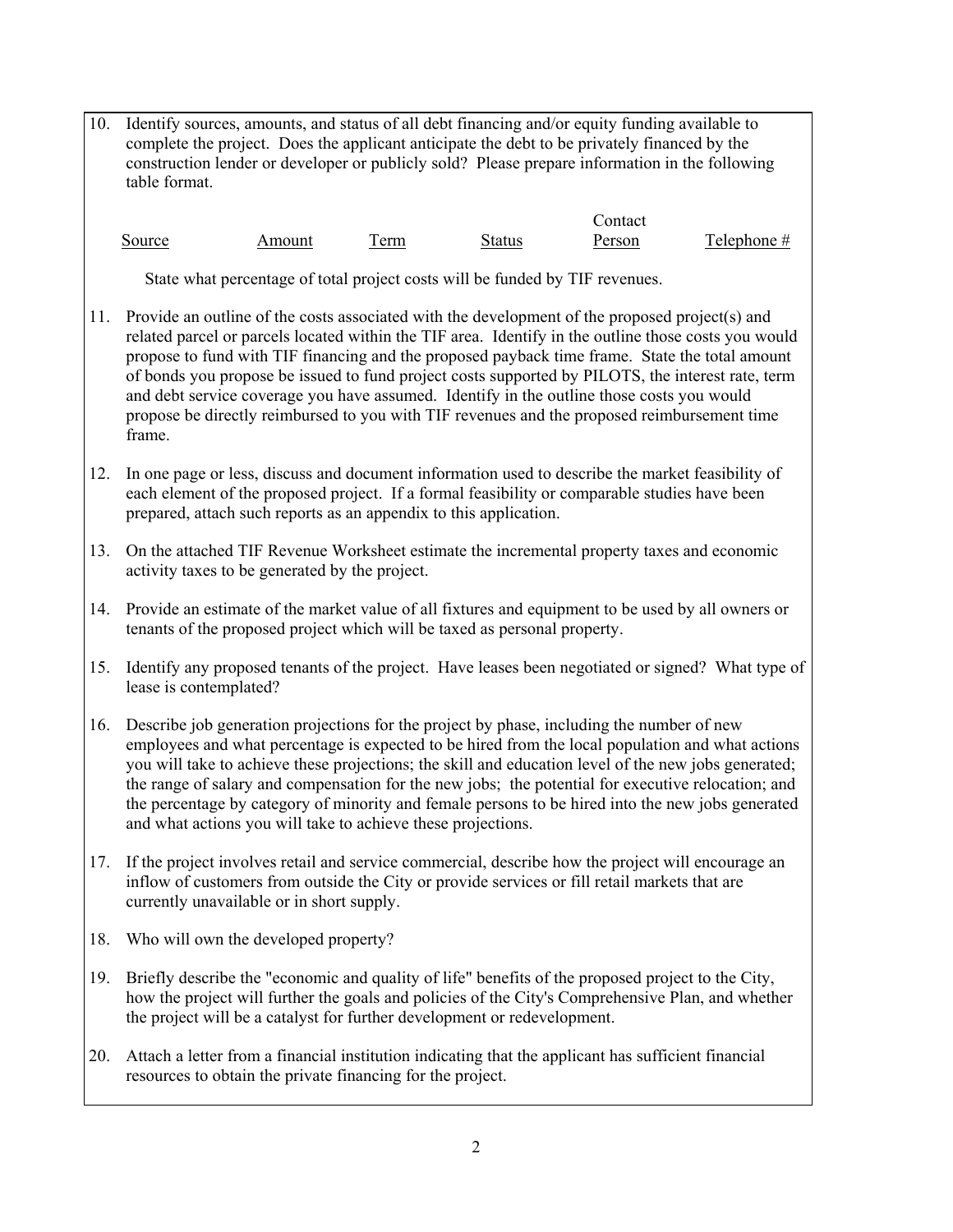## **TAX INCREMENT FINANCING COMMISSION OF THE CITY OF ST. JOSEPH, MISSOURI TIF REVENUE WORKSHEET**

## **PROJECT SCHEDULE:**

| Preliminary Construction Start Date:<br>Preliminary Construction Completion Date:<br><u> 1989 - Johann Barbara, martxa alemaniar a</u><br>Phasing Anticipated:<br><u> 1989 - Johann Barbara, martxa a</u><br>Date Occupied or Opened: |  |
|---------------------------------------------------------------------------------------------------------------------------------------------------------------------------------------------------------------------------------------|--|
| <b>SALES TAX REVENUE:</b>                                                                                                                                                                                                             |  |
| Estimated Annual Sales <sup>1</sup><br><b>Anchor Tenant</b><br>$\frac{\text{S}}{\text{S}}$<br>Peripheral Tenants                                                                                                                      |  |
|                                                                                                                                                                                                                                       |  |
| Total Annual Sales on Site Prior to New Development                                                                                                                                                                                   |  |
|                                                                                                                                                                                                                                       |  |
| (Sales Tax Rate x Total Annual Net New Sales)                                                                                                                                                                                         |  |
| (Annual Sales Tax on Net New Sales x 50%)                                                                                                                                                                                             |  |
| <b>PROPERTY TAX REVENUE</b>                                                                                                                                                                                                           |  |
| Market Value of New Construction                                                                                                                                                                                                      |  |
| Commercial<br>$\frac{\text{S}}{\text{S}}$<br>Residential                                                                                                                                                                              |  |
| Market Value of Land (Based on Optional Prices)  \$                                                                                                                                                                                   |  |
|                                                                                                                                                                                                                                       |  |
|                                                                                                                                                                                                                                       |  |

<span id="page-2-0"></span><sup>&</sup>lt;sup>1</sup> Based on \$  $/$ sq. ft. annually less a factor of  $\%$  to reflect average annual sales on drugs and other nontaxable items.

<span id="page-2-1"></span><sup>&</sup>lt;sup>2</sup> If a retail establishment relocates within one year from one facility to another facility within the same county and the City Council finds that the relocation is a direct beneficiary of TIF, the EATS generated by the retail establishment shall equal the total additional EATS over the amount of EATS generated by the retail establishment in the calendar year prior to its relocation to the redevelopment area.